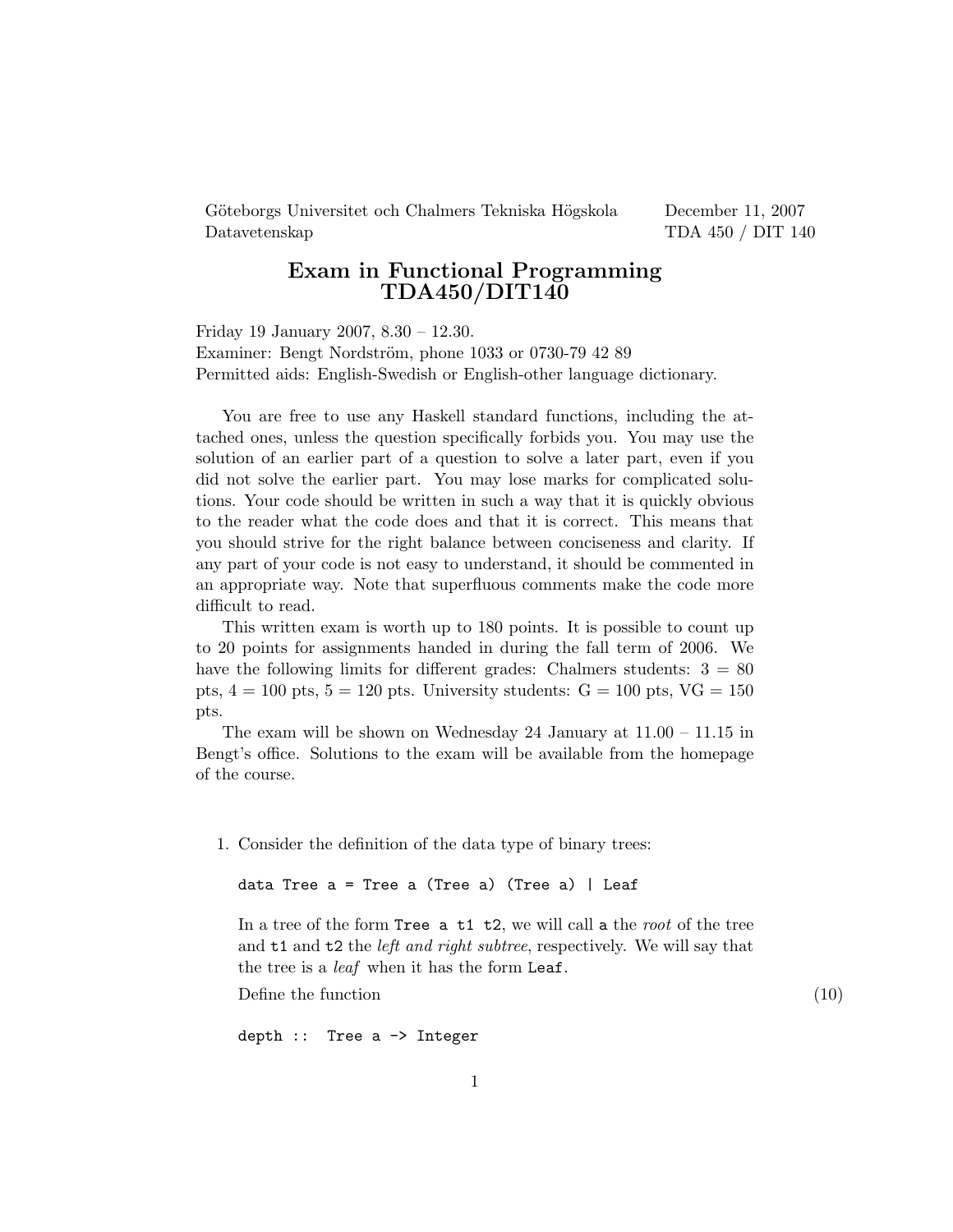which computes the maximum depth of a tree. The depth of a leaf is defined to be 0.

2. A binary tree is ordered if it is a leaf or if its subtrees are ordered and the values in its left subtree holds only values which are less than the root and the right subtree holds only values which are greater or equal than the root. Write the functions (15) (15)

minimal  $::$  (Tree a)  $\rightarrow$  a  $maximal :: (Tree a) \rightarrow a$ 

which computes the minimal and maximal value of its argument, which is an ordered tree. You can assume that the argument is not a leaf. Notice that the types of the functions are not:

```
minimal :: Ord a \Rightarrow (Tree a) \Rightarrow amaximal :: Ord a \Rightarrow (Tree a) \rightarrow a
```
3. Write a function  $(20)$ 

isordered  $::$  Ord a => (Tree a) -> Bool

which checks if its argument is an ordered tree.

4. An inorder traversal of a tree is a traversal which first traverses the left subtree, then the root and finally the right subtree. Write a function (10)

inorder  $::$  (Tree a)  $\rightarrow$  [a]

which computes the inorder traversal of its input.

5. Write a function (20)

insert :: Ord  $a \Rightarrow a \Rightarrow$  (Tree  $a$ )  $\Rightarrow$  Tree a

which inserts the element a into the tree  $t$ , i.e. insert a  $t$  is an ordered tree containing all values in t and a.

6. Write a function  $(10)$ 

list2tree  $::$  Ord a => [a] -> Tree a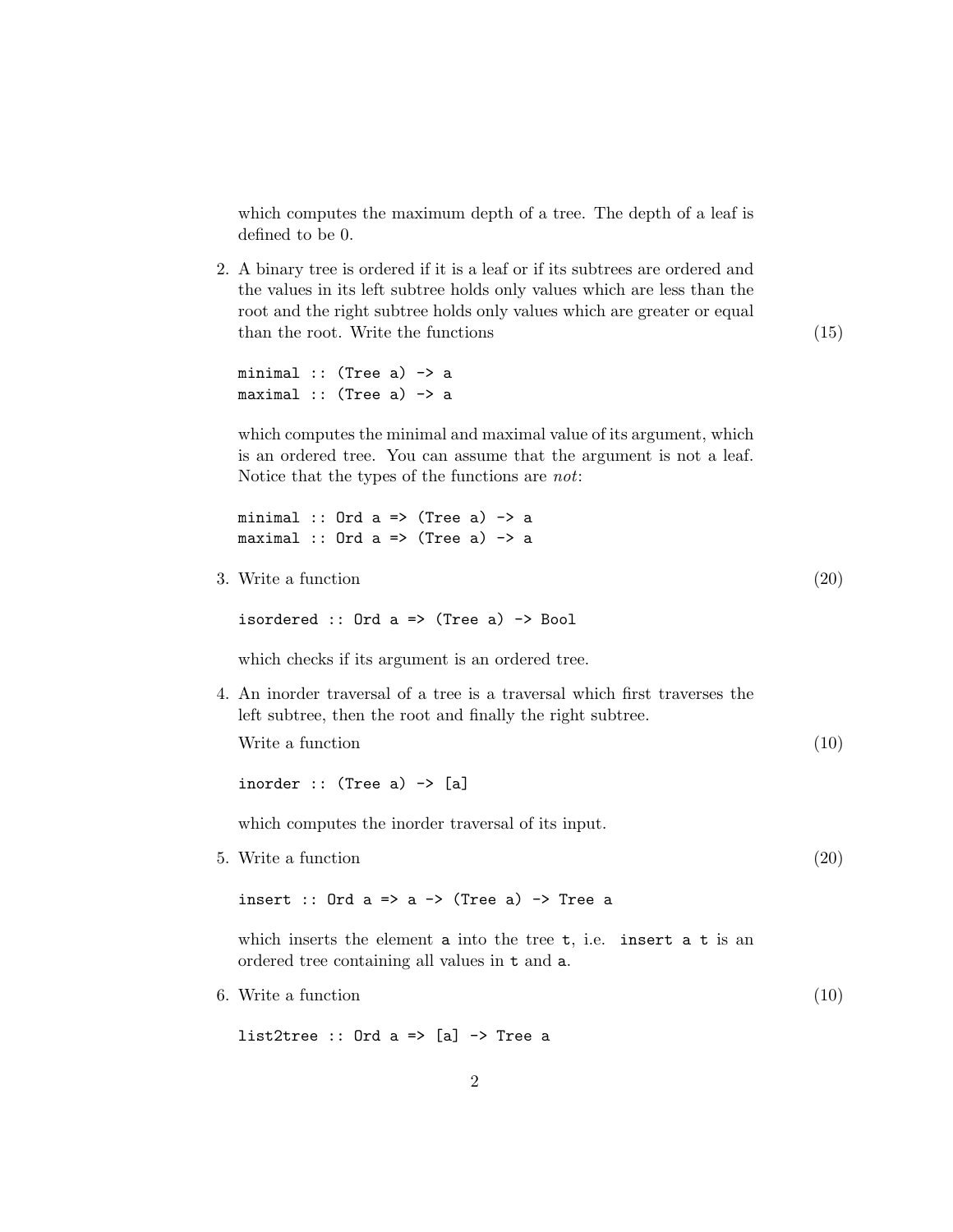which converts a list to an ordered tree by inserting (using the function insert above) all elements of the list into a tree.

7. Notice that the function above is almost a sorting algorithm, it takes a list and produces an ordered tree. Use this function to define (15)

sort :: Ord a => [a] -> [a]

which sorts its input.

8. Define the function (20)

merge :: Ord  $a \Rightarrow [a] \rightarrow [a] \Rightarrow [a]$ 

which merges two ordered lists, i.e. merge as bs is an ordered permutation of as ++ bs.

9. Define now a function (15)

merges :: Ord  $a \Rightarrow [[a]] \rightarrow [a]$ 

which merges (not a pair of lists but) a list of lists such that the output is ordered and contains all elements of its input lists. You can for instance define it such that merges [as, bs, ..., us, vs] is equal to (merge as (merge bs  $( \ldots (merge us vs) \ldots)))$ 

10. Define now a function (10)

 $splitlist :: [a] \rightarrow [[a]]$ 

which splits a list of values into a list of elements, each element being a singleton list of one of those values. For instance, the value of splitlist [1, 3, 4] should be [[1], [3], [4]].

11. Using the two functions merges and splitlist define now another sorting function (15) (15)

mergesort  $::$  Ord  $a$  =>  $[a]$  -  $[a]$ 

12. Explain the difference between an overloaded function and a polymorphic function! Give examples (you can refer to earlier examples in this (20) exam).

Good Luck! Bengt PS The next pages contains a list of function definitions.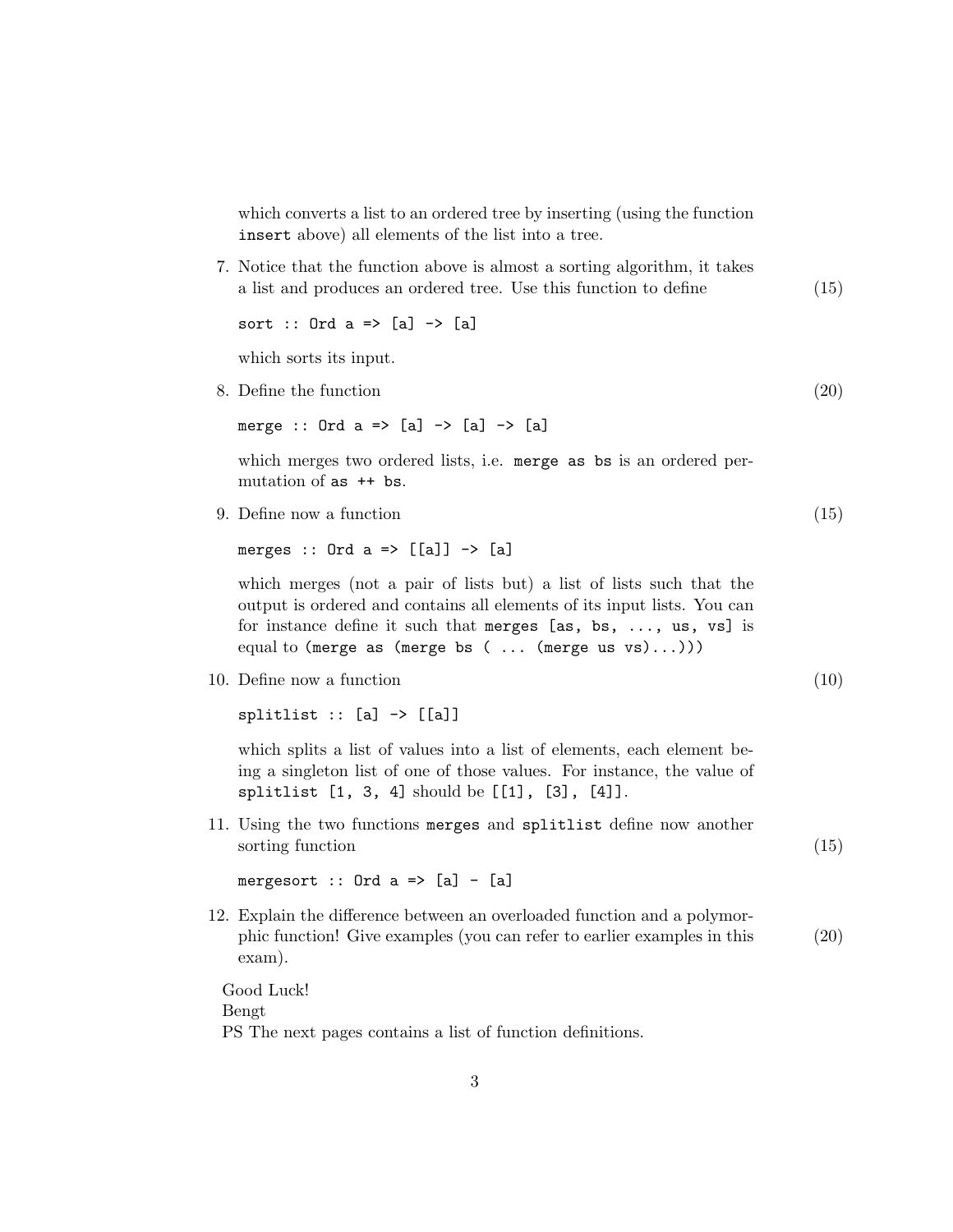```
-- Numerical functions: ---------------------------------------
(\hat{ }) :: (Num a, Integral b) => a -> b -> a
x \uparrow 0 = 1
x \cap n|n > 0 = x * x^(n-1)|True = error "Prelude.^: negative exponent"
gcd :: Integral a \Rightarrow a \Rightarrow a \Rightarrow agcd 0 0 = error "Prelude.gcd: gcd 0 0 is undefined"
gcd x y = gcd' (abs x) (abs y)where gcd' x 0 = x
                           gcd' x y = gcd' y (x \text{ 'mod' } y)sum, product :: Num a \Rightarrow [a] \rightarrow asum = foldr (+) 0
product = foldr (*) 1-- Char functions:---------------------------------------------
isAscii c = fromEnum c < 128<br>isControl c = c < '' || c ==
\begin{array}{lllll} \text{isControl c} & = & c \iff' & || & c == \text{'\text{DEL'}}\\ \text{isPrint c} & = & c \iff' & \& & c \iff' & \text{`} \end{array}= c > = ' ' && c < = ' ' 'isSpace c = c == ' ' || c == '\t' || c == '\n' ||
                           c == '\r' || c == '\f' || c == '\v'
isUpper c = c >= 'A' && c <= 'Z'
is<br>Lower c = c >= 'a' && c <= 'z'
isAlpha c = isUpper c || isLower c
isDigit c = c >= '0' && c <= '9'
isAlphanum c = isAlpha c || isDigit c
toUpper, toLower :: Char -> Char
toUpper c | isLower c
        \quad \  \  \, = \; \texttt{toEnum} \; \; (\texttt{fromEnum} \; \; c \; - \; \texttt{fromEnum} \; \; 'a' \; + \; \texttt{fromEnum} \; \; 'A')| otherwise = c
toLower c | isUpper c
        = toEnum (fromEnum c - fromEnum 'A' + fromEnum 'a')
           | otherwise = c
ord :: Char -> Int
ord = fromEnum
chr :: Int -> Char
chr = toEnum
-- List functions: -----------------------------------------------
null :: [a] -> Bool
null [] = True<br>null (\_ : \_ ) = False
null (\_:\_)\begin{array}{lll} \text{head} & \text{::} & \text{[a]} \; \mathop{\rightarrow} \; \text{a} \\ \text{head} & \text{(x:-)} & = & \text{x} \end{array}head (x:-)tail :: [a] -> [a]
tail (\_:xs) = xs
last \qquad :: [a] \rightarrow a
last [x] = xlast (\_:xs) = last xs
init :: [a] -> [a]
```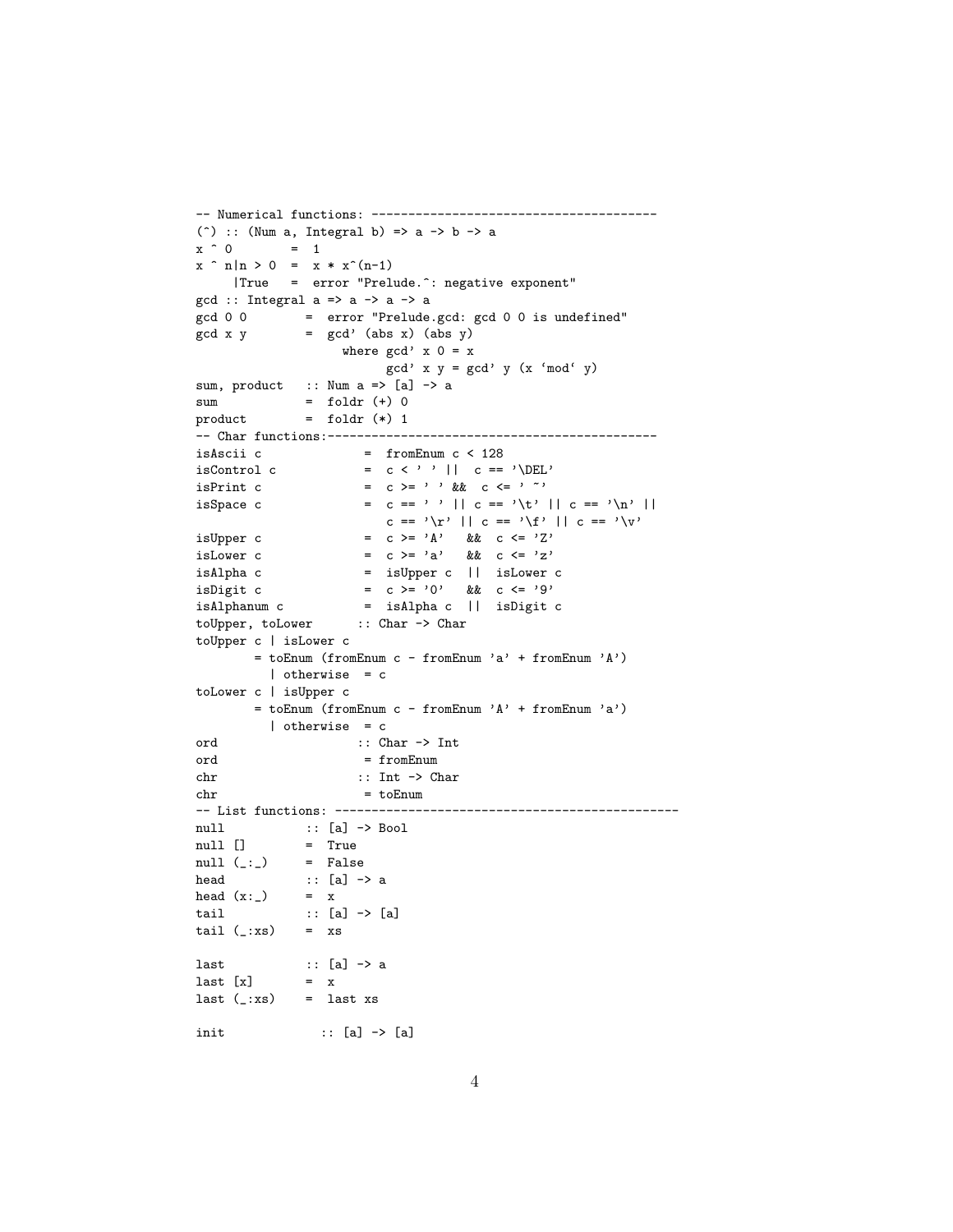```
init [x] = []
init (x:xs) = x : init xs(++) :: [a] -> [a] -> [a]
[] ++ ys = ys
(x:xs) + + ys = x : (xs + ys)concat :: [[a]] -> [a]
concat = foldr (++) []length :: [a] \rightarrow Int<br>length [] = 0length []length (\_:xs) = 1 + length xsreverse :: [a] -> [a]
reverse [] = []
reverse (x:xs) = reverse xs ++ [x]elem :: Eq a => a -> [a] -> Bool
elem x [] = False
elem x (y:ys) = x == y || elem x ystake, drop :: Int \rightarrow [a] \rightarrow [a]
take 0 \qquad = []
\text{take} \Box = \Boxtake n (x:xs) | n>0 = x : take (n-1) xs
take _ _ = error "PreludeList.take: negative argument"
drop 0 xs = xs<br>drop \begin{bmatrix} 0 & 0 \\ 0 & 1 \end{bmatrix} = \begin{bmatrix} 0 & 0 \\ 0 & 1 \end{bmatrix}drop - []drop n (\_:xs) | n>0 = drop (n-1) xs
drop _ _ = error "PreludeList.drop: negative argument"
\texttt{replicate} \qquad \qquad \texttt{::} \ \ \texttt{Int} \ \texttt{-&} \ \ \texttt{a} \ \texttt{-&} \ \ \texttt{[a]}replicate 0 x = []replicate n x | n>0 = x : replicate (n-1) x
foldr :: (a \rightarrow b \rightarrow b) \rightarrow b \rightarrow [a] \rightarrow bfoldr f e [] = efoldr f e (x:xs) = f x (foldr f e xs)
map :: (a \rightarrow b) \rightarrow [a] \rightarrow [b]<br>map f [] = []
map f []map f(x:xs) = f(x : map f xs)zip :: [a] -> [b] -> [(a,b)]
zip (a:as) (b:bs) = (a,b):zip as bs
zip _ _ = []
zipWith :: (a -> b -> c) -> [a] -> [b] -> [c]
zipWith z (a:as) (b:bs) = z a b : zipWith z as bs<br>
zipWith _ _ _ _ _ = []
zipWith - -filter :: (a \rightarrow Bool) \rightarrow [a] \rightarrow [a]filter p [] = []filter p(x:xs) | p(x) = x:filter pxs
                | otherwise = filter p xs
takeWhile :: (a \rightarrow Boo1) \rightarrow [a] \rightarrow [a]takeWhile p [] = []takeWhile p (x:xs)
```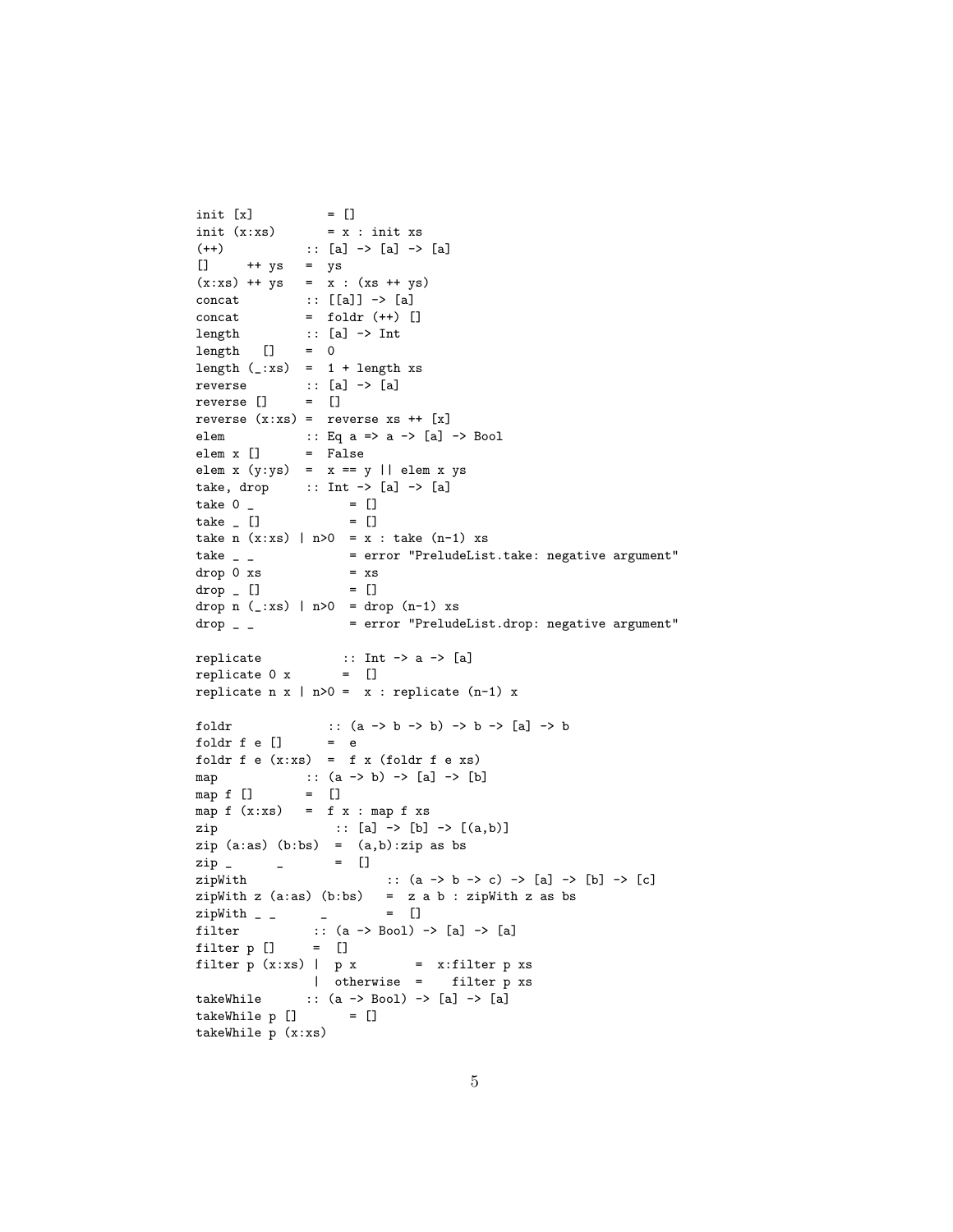```
| p x = x : takeWhile p xs| otherwise = []
dropWhile :: (a \rightarrow Bool) \rightarrow [a] \rightarrow [a]dropWhile p [] = []
dropWhile p (x:xs)
         | p x = dropWhile p xs
         | otherwise = x:xs
span, break :: (a -> Bool) -> [a] -> ([a],[a])
\verb|span p []\verb|| = ([] , [])span p xs@(x:xs')
            | p x = (x:ys, zs)| otherwise = ([], xs)where (ys,zs) = span p xs'
\begin{array}{lcl} \texttt{break} & \texttt{p} & = & \texttt{span} \ (\texttt{not} \ . \ \texttt{p}) \end{array}-- lines breaks a string up into a list of strings at newline characters.
-- The resulting strings do not contain newlines. Similary, words
-- breaks a string up into a list of words, which were delimited by
-- white space. unlines and unwords are the inverse operations.
-- unlines joins lines with terminating newlines, and unwords joins
-- words with separating spaces.
lines :: String -> [String]
lines "" = []
lines s = let (1, s') = break (== '\n') sin l : case s' of
                                  [] \rightarrow []
                                  (\_:\!s'') \rightarrow lines s''
words :: String -> [String]
words s = case dropWhile isSpace s of
                       "" -> []
                       s' \rightarrow w : words s''
                             where (w, s'') = break isSpace s'
unlines :: [String] -> String
unlines = concatMap (+ "\n\frac{n}{)}unwords :: [String] \rightarrow String<br>unwords [] = ""unwords []
unwords ws = foldr1 (\wedge \wedge s \rightarrow w +' ' : s) ws
until :: (a \rightarrow Boo1) \rightarrow (a \rightarrow a) \rightarrow a \rightarrow auntil p f x = if p x then x else until p f (f x)unzip :: [(a,b)] \rightarrow ([a], [b])unzip [] = ([], []unzip ((a,b):xs) = let (as,bs) = unzip xsin (a:as,b:bs)
nub :: (Eq a) \Rightarrow [a] \Rightarrow [a]nub [] = []
nub (x:xs) = x : [y | y \leftarrow xs, x \neq y]sort :: (Ord a) \Rightarrow [a] \Rightarrow [a]sort [] = []
sort (x:xs) = sort smaller ++ [x] ++ sort bigger
 where
```